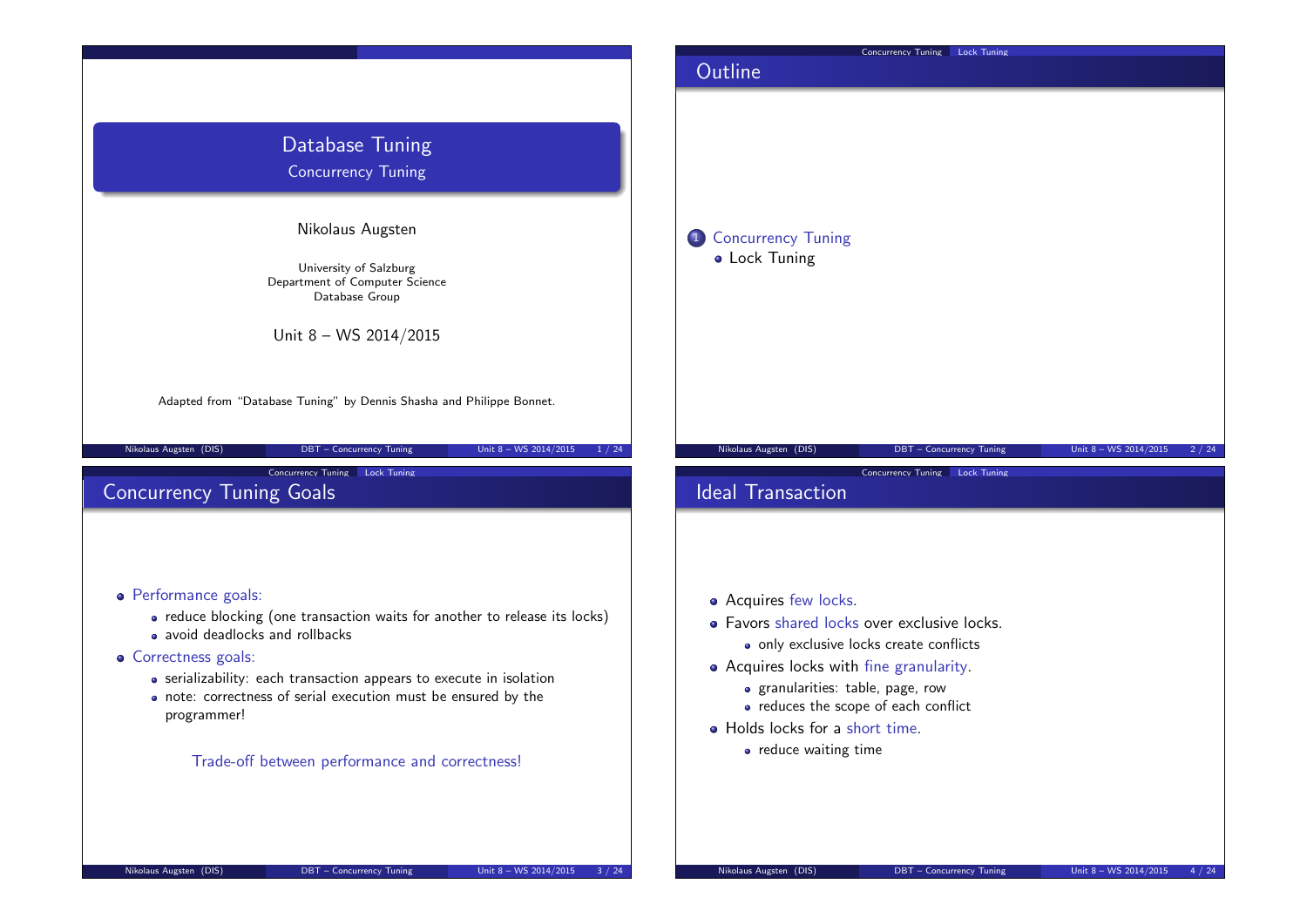| Concurrency Tuning Lock Tuning                                                                                                                                                                                                                                                                                                                                                                                               | Concurrency Tuning Lock Tuning                                                                                                                                                                                                                                                                                           |
|------------------------------------------------------------------------------------------------------------------------------------------------------------------------------------------------------------------------------------------------------------------------------------------------------------------------------------------------------------------------------------------------------------------------------|--------------------------------------------------------------------------------------------------------------------------------------------------------------------------------------------------------------------------------------------------------------------------------------------------------------------------|
| Lock Tuning<br>1. Eliminate unnecessary locks<br>2. Control granularity of locking<br>3. Circumvent hot spots<br>4. Isolation guarantees and snapshot isolation<br>5. Split long transactions                                                                                                                                                                                                                                | 1. Eliminate Unnecessary Locks<br>• Lock overhead:<br>· memory: store lock control blocks<br>• CPU: process lock requests<br>• Locks not necessary if<br>• only one transaction runs at a time, e.g., while loading the database<br>· all transactions are read-only, e.g., decision support queries on archival<br>data |
| Unit 8 - WS 2014/2015<br>Nikolaus Augsten (DIS)<br>DBT - Concurrency Tuning<br>Concurrency Tuning Lock Tuning<br>2. Control Granularity of Locking                                                                                                                                                                                                                                                                           | Nikolaus Augsten (DIS)<br>DBT - Concurrency Tuning<br>Unit 8 - WS 2014/2015<br>5 / 24<br>6 / 24<br>Concurrency Tuning Lock Tuning<br><b>Lock Escalation</b>                                                                                                                                                              |
| • Locks can be defined at different granularities:<br>· row-level locking (also: record-level locking)<br>· page-level locking<br>• table-level locking<br>• Fine-grained locking (row-level):<br>• good for short online-transactions<br>• each transaction accesses only a few records<br>• Coarse-grained locking (table-level):<br>· avoid blocking long transactions<br>• avoid deadlocks<br>• reduced locking overhead | • Lock escalation: (SQL Server and DB2 UDB)<br>· automatically upgrades row-level locks into table locks if number of<br>row-level locks reaches predefined threshold<br>· lock escalation can lead to deadlock<br>• Oracle does not implement lock escalation.                                                          |
| Nikolaus Augsten (DIS)<br>Unit 8 - WS 2014/2015<br>DBT - Concurrency Tuning                                                                                                                                                                                                                                                                                                                                                  | Nikolaus Augsten (DIS)<br>DBT - Concurrency Tuning<br>Unit 8 - WS 2014/2015<br>7 / 24<br>8 / 24                                                                                                                                                                                                                          |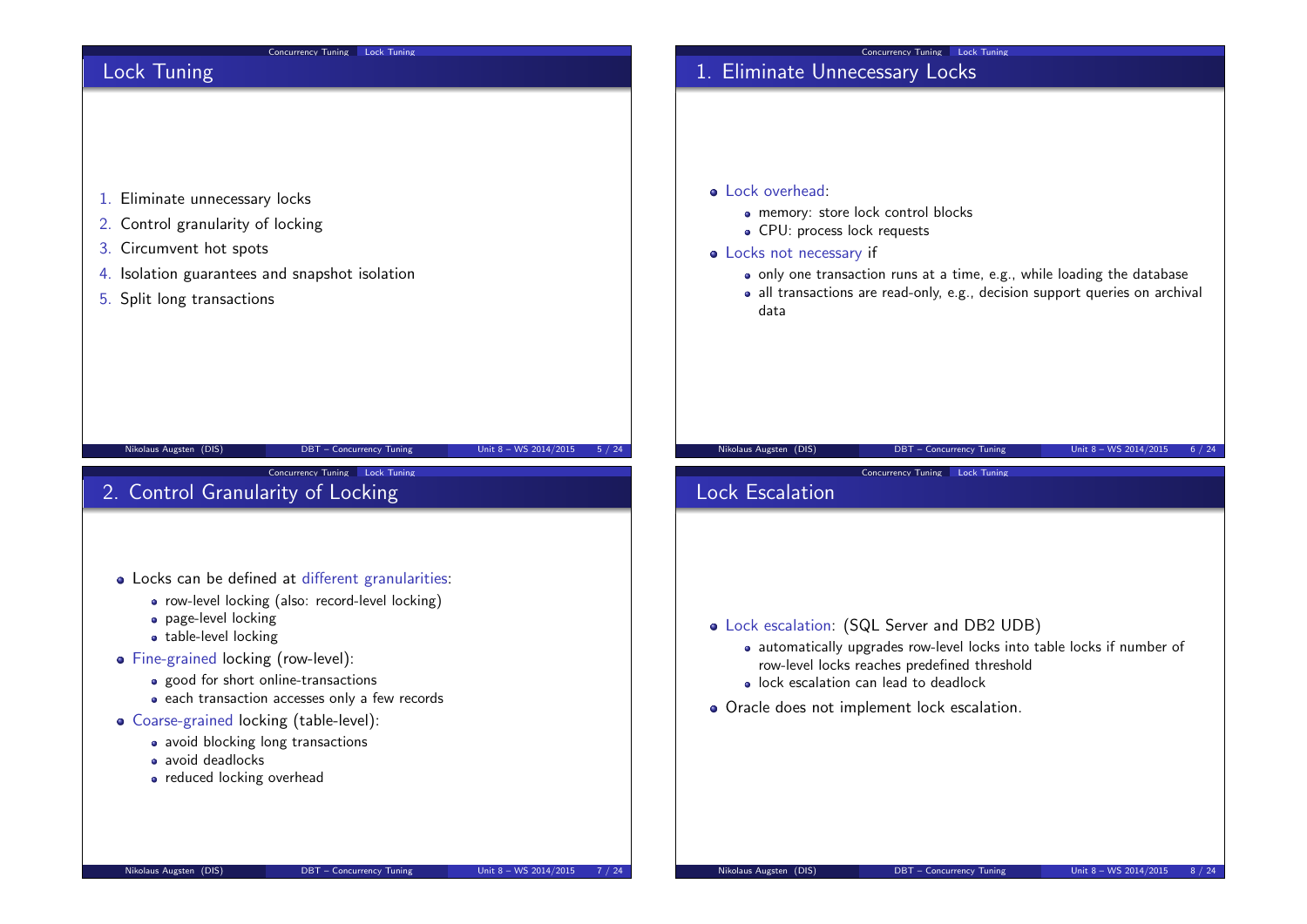#### Concurrency Tuning Lock Tuning

## Granularity Tuning Parameters

- 1. Explicit control of the granularity:
	- within transaction: statement within transaction explicitly requests a table-level lock, shared or exclusive (Oracle, DB2)
	- across transactions: lock granularity is defined for each table; all transactions accessing this table use the same granularity (SQL Server)

## 2. Escalation point setting:

- lock is escalated if number of row-level locks exceeds threshold (escalation point)
- escalation point can be set by database administrator
- rule of thumb: high enough to prevent escalation for short online transactions

## 3. Lock table size:

- maximum overall number of locks can be limited
- if the lock table is full, system will be forced to escalate

Nikolaus Augsten (DIS) DBT – Concurrency Tuning Unit 8 – WS 2014/2015 9 / 24

Concurrency Tuning Lock Tuning

## Overhead of Table vs. Row Locking



- Row locking (100k rows must be locked) should be more expensive than table locking (1 table must be locked).
- SQL Server, Oracle: recovery overhead (logging changes) hides difference in locking overhead
- DB2: low overhead due to logical logging of updates, difference in locking overhead visible

# Overhead of Table vs. Row Locking

- **•** Experimental setting:
	- accounts(number,branchnum,balance)
	- clustered index on account number
	- 100,000 rows
	- SQL Server 7, DB2 v7.1 and Oracle 8i on Windows 2000

Concurrency Tuning Lock Tuning

- lock escalation switched off
- Queries: (no concurrent transactions!)
	- $\bullet$  100,000 updates (1 query) example: update accounts set balance=balance\*1.05
	- 100,000 inserts (100,000 queries) example: insert into accounts values(713,15,2296.12)

Concurrency Tuning Lock Tuning

#### Nikolaus Augsten (DIS) DBT – Concurrency Tuning Unit 8 – WS 2014/2015 10 / 24

# Experiment: Fine-Grained Locking

#### • Experimental setting:

- table with bank accounts
- clustered index on account number
- long transaction (summation of account balances)
- multiple short transactions (debit/credit transfers)
- parameter: number of concurrent transactions
- SQL Server 7, DB2 v7.1 and Oracle 8i on Windows 2000
- lock escalation switched off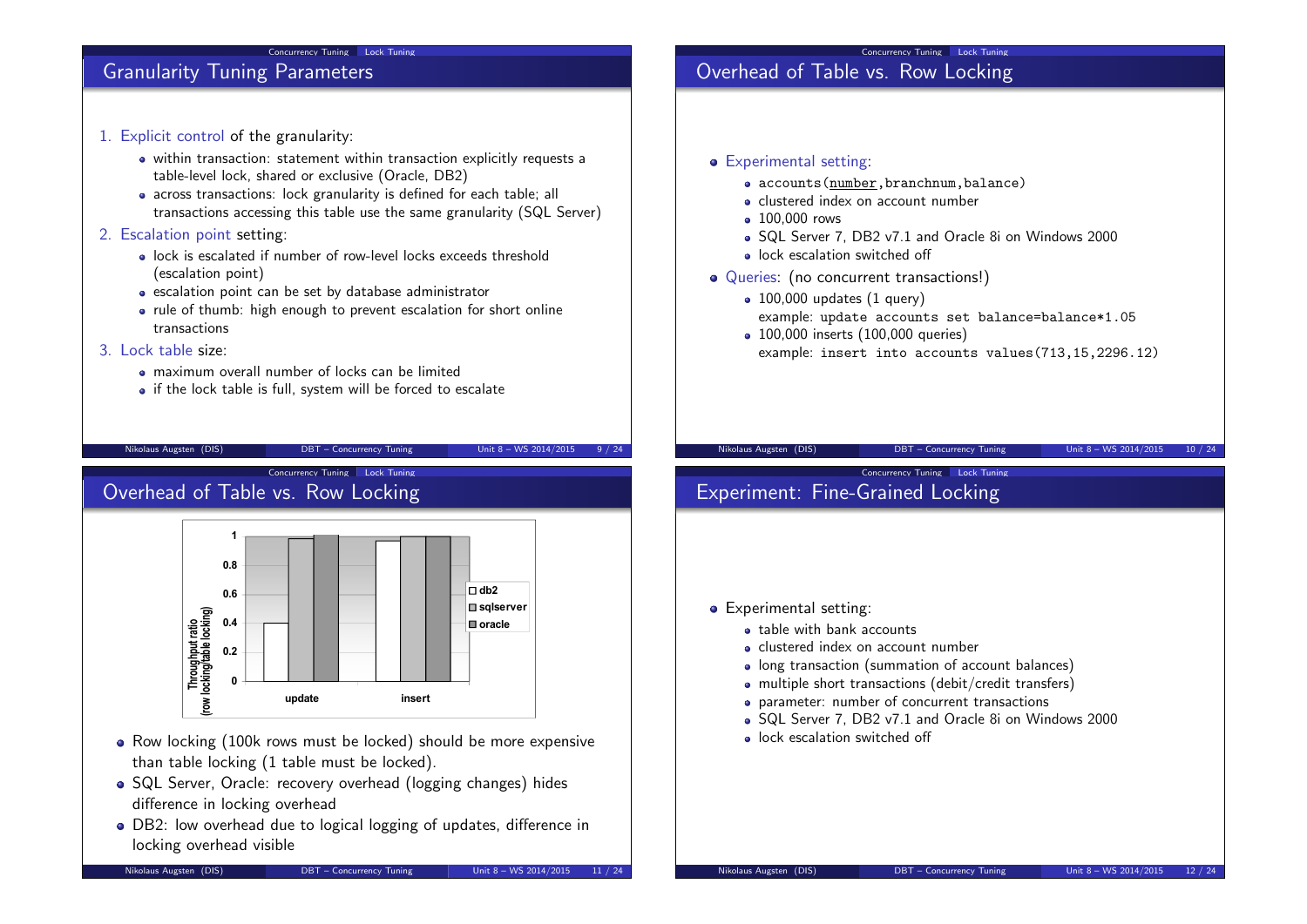#### Concurrency Tuning Lock Tuning

## Experiment: Fine-Grained Locking



- Serializability with row locking forces key range locks.
- Key range locks are performed in clustered index.
- SQL Server: Clustered index is sparse, thus whole pages are locked.
- Row-level locking only slightly increases concurrency.
- Table-locking prevents rollback for summation query.

Nikolaus Augsten (DIS) DBT – Concurrency Tuning Unit 8 – WS 2014/2015 13 / 24

Concurrency Tuning Lock Tuning

## Experiment: Fine-Grained Locking



- Oracle uses snapshot isolation: summation query not in conflict with short transactions.
- Table locking: short transactions must wait.

## Concurrency Tuning Lock Tuning Experiment: Fine-Grained Locking



DB2 automatically selects locking granularity if not forced manually.

Nikolaus Augsten (DIS) DBT – Concurrency Tuning Unit 8 – WS 2014/2015 14 / 24

• index scan in this experiment leads to row-level locking

Concurrency Tuning Lock Tuning

• table scan would lead to table-level locking

# 3. Circumvent Hot Spots

- Hot spot: items that are
	- accessed by many transactions
	- updated at least by some transactions
- Circumventing hot spots:
	- access hot spot as late as possible in transaction (reduces waiting time for other transactions since locks are kept to the
	- end of a transaction $^1)$ use partitioning, e.g., multiple free lists
	- use special database facilities, e.g., latch on counter

 $1$ In 2-phase locking, the locks need only be held till the end of the growing phase; if the locks are held till the end of the transaction, the resulting schedule is cascadeless (in addition to serializable), which is desirable.

Nikolaus Augsten (DIS) DBT – Concurrency Tuning Unit 8 – WS 2014/2015 15 / 24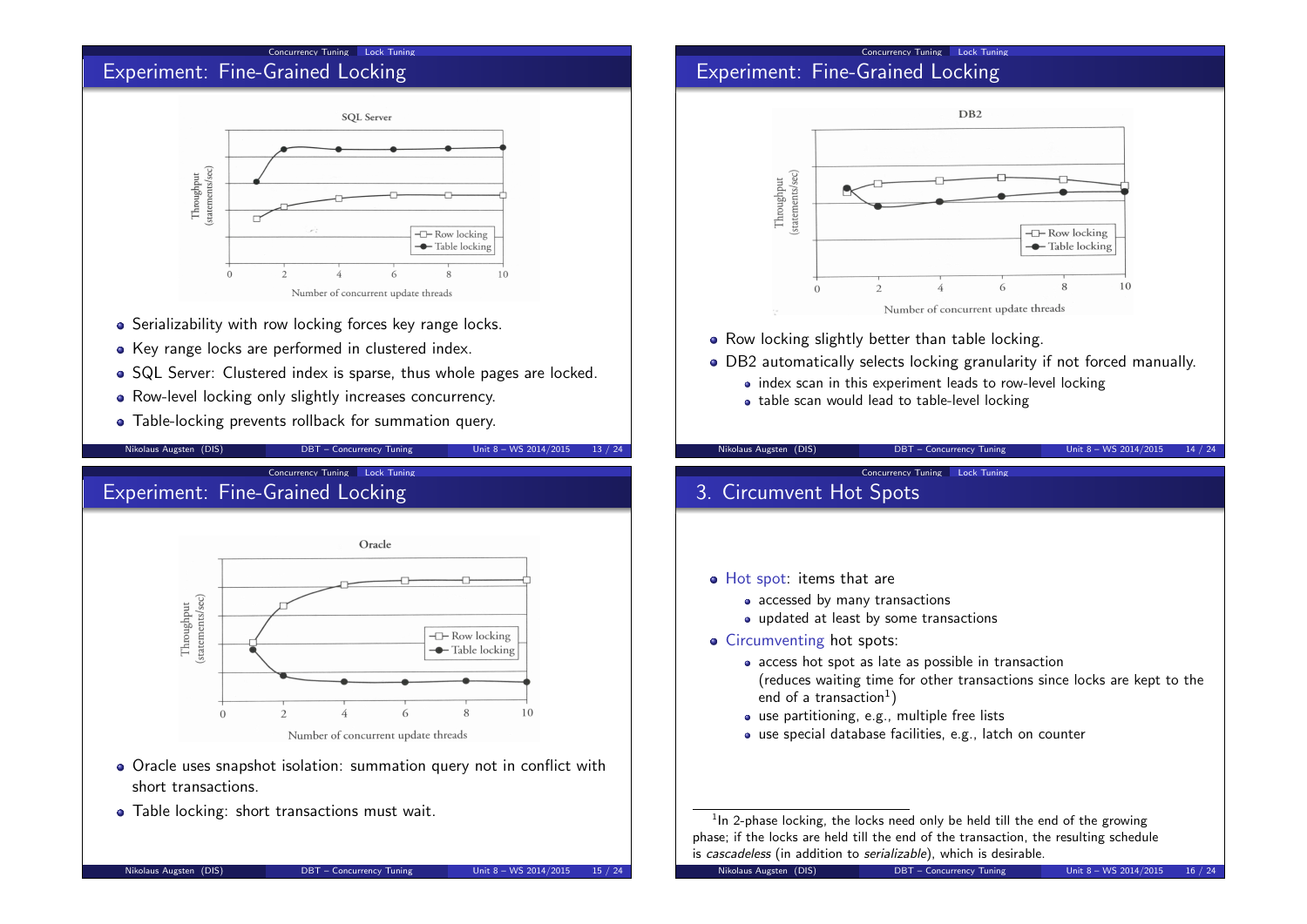

#### Concurrency Tuning Lock Tuning Experiment: Multiple Insertion Points and Page Locking





- appending data to heap file (e.g., log files)
- insert records with sequential keys into table with  $B^+$ -tree

Concurrency Tuning Lock Tuning

### **o** Solutions:

- use clustered hash index
- if only  $B^+$  tree available: use hashed insertion time as key
- use row locking instead of page locking
- if reads are always table scans: define many insertion points (composite index on random integer  $(1..k)$  and key attribute)





• No insert contention with row locking.

SQL Server 7 on Windows 2000